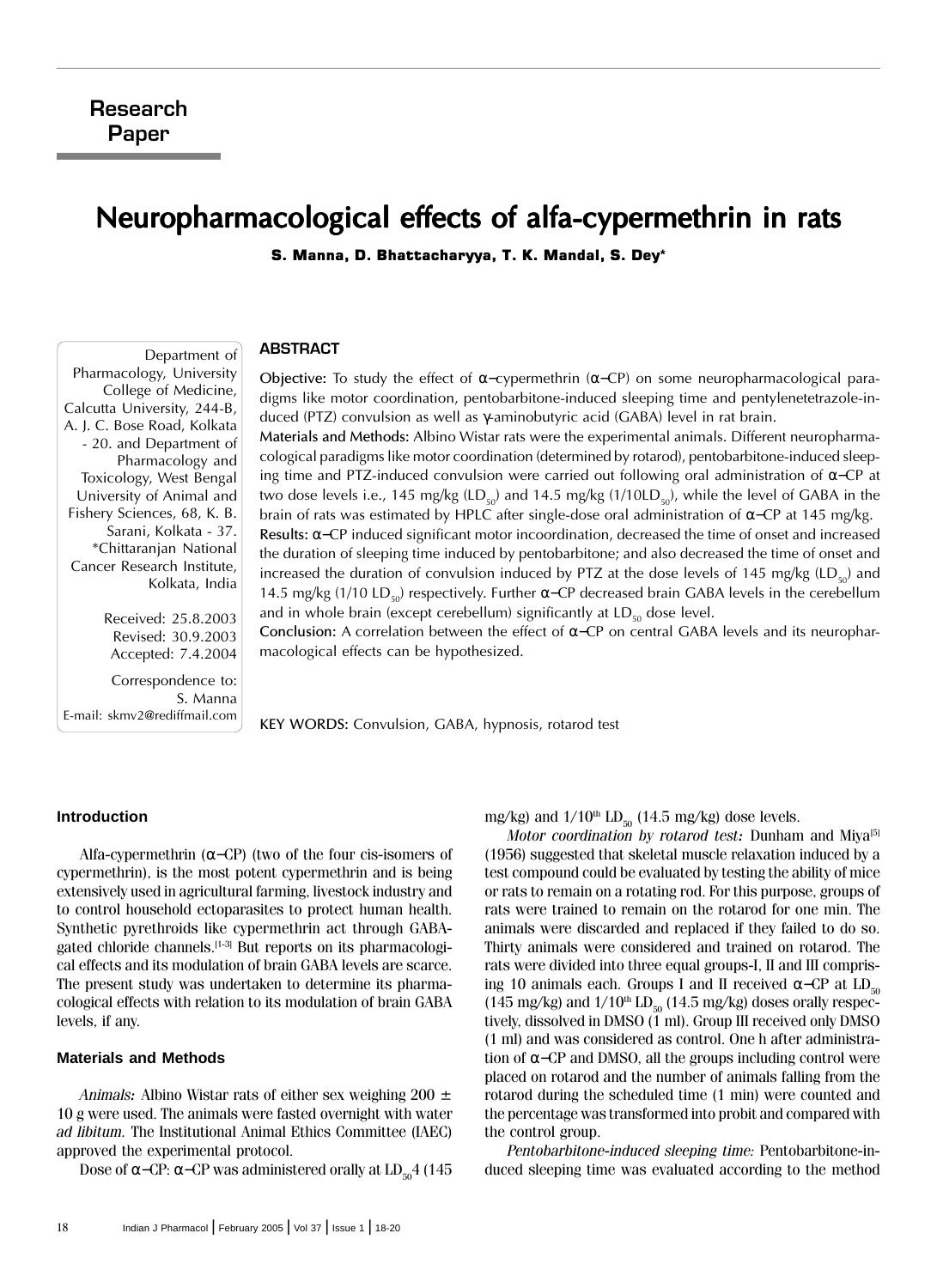of Turner (1965).<sup>[6]</sup> Thirty animals were divided into three equal groups containing 10 animals each. Pentobarbitone (Sigma Chemicals, USA) was administered (40 mg/kg, i.p.) one h after oral administration of α−CP at 145 mg/kg and 14.5 mg/kg respectively to animals of Groups I and II and sleeping time was recorded as the period starting with loss and regaining righting reflex (Table 1). The control group (Group III) received DMSO and Pentobarbitone.

PTZ-induced convulsion: Again 30 animals were divided into three equal groups containing 10 animals each. PTZ (Sigma Chemicals, USA) was administered (60 mg/kg, i.p.) one h after oral administration of α−CP at 145 mg/kg and 14.5 mg/kg respectively, dissolved in DMSO, to animal of Groups I and II. The vehicle (DMSO) and PTZ were given to animals of control Group III. The onset of the induction and duration of tonicclonic convulsions were recorded  $[6]$ .

Determination of GABA level in brain: Twenty rats were divided into two equal groups comprising 10 animals each. Groups I received  $\alpha$ –CP at LD<sub>50</sub> (145 mg/kg) dose dissolved in DMSO (1 ml). While animals of Group II received only DMSO (1 ml) and were considered as control. After 6 h of α−CP administration, the remaining six rats including control were euthanized and brain was collected, immediately divided into two parts, cerebellum and whole brain without cerebellum, and both portions were utilized for the estimation of GABA. GABA has been recognized as a major inhibitory neurotrans-

## **Table 1**

**Effect of** α−**CP on pentobarbitone (40 mg/kg, i.p.)-induced sleeping time in rats following single-dose oral administration at 145** (LD<sub>50</sub>) and 14.5 mg/kg (1/10 LD<sub>50</sub>) respectively.

| Group                                                      |    | Time of onset (min) | Duration (min)                 |
|------------------------------------------------------------|----|---------------------|--------------------------------|
| Pento (control)                                            |    | $6.20 \pm 0.28$     | $64.30 \pm 1.06$               |
| Pento + $\alpha$ –CP (145 mg/kg) 3.85 ± 0.40 <sup>a</sup>  |    |                     | $180.70 \pm 2.71$ <sup>b</sup> |
| Pento + $\alpha$ -CP (14.5 mg/kg) 4.50 ± 0.29 <sup>a</sup> |    |                     | $76.60 \pm 3.75^{\circ}$       |
| One-way ANOVA                                              | F  | 2.755               | 3.902                          |
|                                                            | df | 2.27                | 2.27                           |
|                                                            | P  | < 0.05              | < 0.01                         |

Pento: Pentobarbitone, values are mean $\pm$ SD, n=10 in each group,  ${}^{a}P<0.05$ . **bP**<0.01 as compared to control.

# **Table 2**

**Effect of** α−**CP on pentylenetetrazole (60 mg/kg, i.p.)-induced convulsion in rats following single-dose oral administration at 145**  $(LD<sub>50</sub>)$  and 14.5 mg/kg (1/10  $LD<sub>50</sub>$ ) respectively.

| Group                           |    | Time of onset (min)     | Duration (min)     |
|---------------------------------|----|-------------------------|--------------------|
| PTZ (control)                   |    | $4.40 \pm 0.30$         | $42.80 \pm 1.59$   |
| $PTZ + \alpha$ -CP (145 mg/kg)  |    | $2.95 \pm 0.20^{\circ}$ | $99.30 \pm 2.47^b$ |
| $PTZ + \alpha$ -CP (14.5 mg/kg) |    | $3.80 \pm 0.30$         | $44.50 \pm 5.20$   |
| One-way ANOVA F                 |    | 6.629                   | 4.135              |
|                                 | df | 2.27                    | 2.27               |
|                                 | P  | < 0.05                  | < 0.01             |
|                                 |    |                         |                    |

PTZ: Pentylenetetrazole, Values are mean±SD, n=10 in each group, <sup>a</sup>P<0.05,  $bP<0.01$  as compared to control.

mitter in the central nervous system of all vertebrates. It is found in the mammalian cerebellum, corpus striatum, cerebral cortex and spinal cord. Its role in various neurological and mental disorders has been described.

Several methods for the estimation of GABA levels in biological samples, by high performance liquid chromatography (HPLC), have been published. The present procedure determined the level of GABA by HPLC-ECD following its derivatization with OPA and TBT by the modified method of Allison et al (1984).<sup>[7]</sup>

The following is the reaction:



The derivative is a time-substituted isoindole, which is a stable one.

## Condition of HPLC

System: Waters (USA) 464-pulsed electrochemical Detector

Column: Novapak RP-C-18 column (3.9 x 150 mm)

Mobile phase: Sodium acetate (pH 5)  $(0.18M)$ , 55% + acetonitrile (v/v), 45%

Reagents:

- 1.  $0.1 M$  HClO<sub>4</sub>
- 2. GABA stock: 1.2, 0.625, 0.313 and 0.156 mM
- 3. 1.0 M Carbonate Buffer

4. Working reagent: 0.0671 g of OPA dissolved in 50 ml methyl alcohol, to which was added 56 ml of TBT

Procedure: To 500 ml of diluted brain homogenate were added 20 ml of the AVA (5-amino valeric acid) stock (internal standard) and 40 ml of GABA stock and were mixed thoroughly. Working reagent of 800 ml and 200 ml of the above mixture were added to the sample and mixed thoroughly (kept capped to contain the thiol odor). The reaction was allowed to proceed at room temperature for 6 min and 50 ml of the derivatized sample was injected and run for 15 min. The retention time (RT) of the derivative as well as the unknown sample were found to be at 4.9 min and 5.1 min respectively. The data were recorded and analysis was done by Millennium package (Waters). GABA concentration was expressed as mg/gm of wet tissue.

# Statistical analysis

All the values were expressed as mean±SEM. Statistical analysis was carried out using SPSS 10.1. Statistical significance of the differences between the two means was assessed by one-way ANOVA followed by Dunnett's test. A probability level of P<0.05 was considered significant.

# **Results**

Pharmacological test: The percentage (of animal present in the rotarod) transformed into probit following single-dose